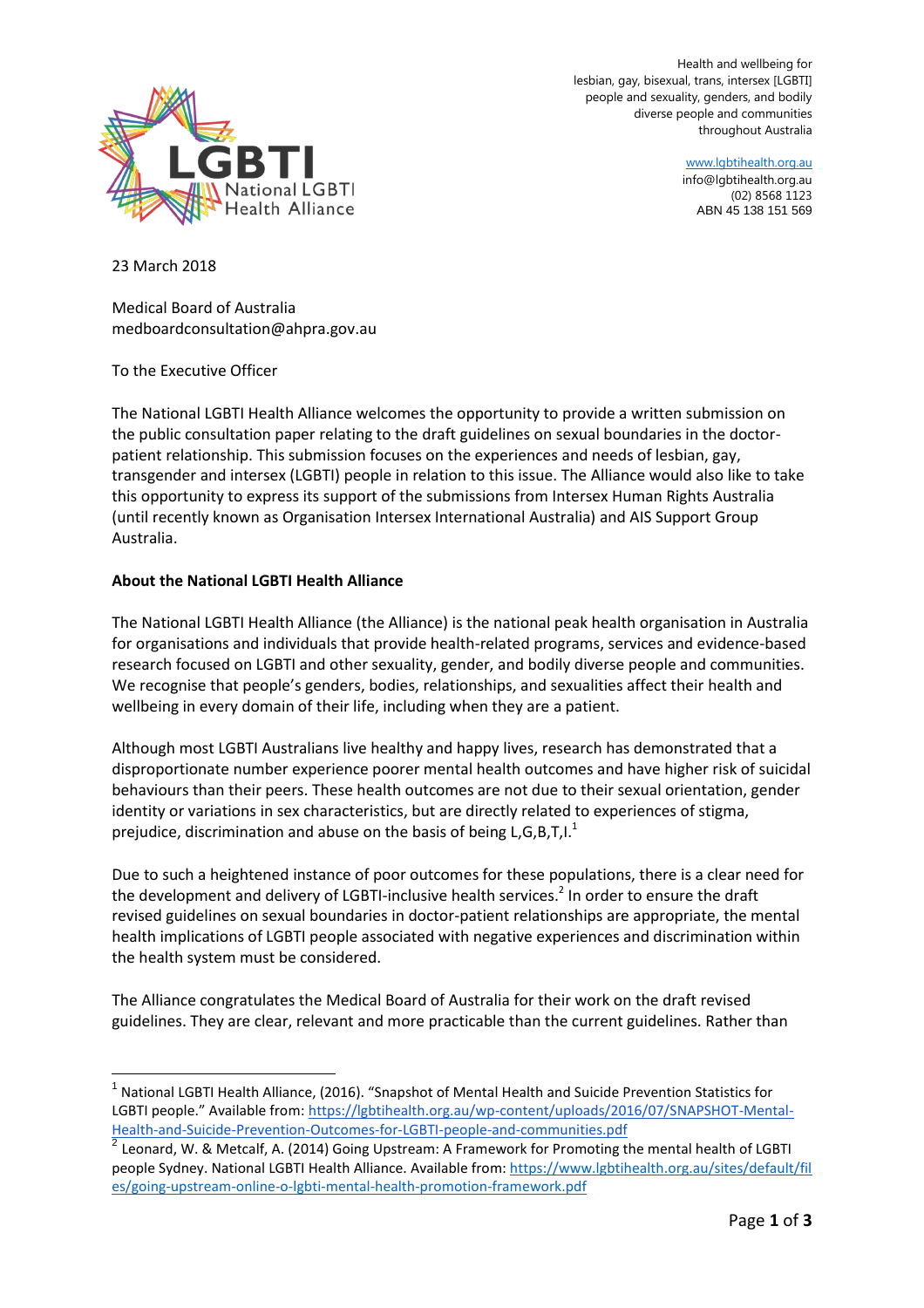

Health and wellbeing for lesbian, gay, bisexual, trans, intersex [LGBTI] people and sexuality, genders, and bodily diverse people and communities throughout Australia

> www.lgbtihealth.org.au info@lgbtihealth.org.au (02) 8568 1123 ABN 45 138 151 569

speaking to each guideline, the following sections highlight some key omissions and offer suggestions on how to increase the inclusivity of the document as a whole.

## **Key omissions**:

- People with variations in sex characteristics (intersex people) experience a unique set of medical and social impacts on their health and wellbeing.<sup>3</sup> There are several key omissions relating to potential breaches in the doctor-patient relationship:
	- $\circ$  The nature of clinical indications is not specified clearly. This can facilitate overexamination of genitalia and other sex characteristics.
	- $\circ$  Intersex variations and their perceived interest to clinicians and student doctors should not be used to justify genital and related examinations, as they are unnecessary. This includes genital sensitivity testing on individuals who are subjected to early genitoplasties before they are old enough to give informed consent. Vibration and touch sensitivity testing on children should be prohibited by these guidelines.<sup>4</sup>
	- $\circ$  The ethics, control and usage of medical photography of children with variations in sex characteristics has also been omitted. Medical photography has historically served to other and dehumanize intersex people. Due to the psychological distress it causes, it should be stated within the guidelines that medical photographs of children's genitalia and other sex characteristics should not be taken or shared under any circumstances.

## **Suggestions for increased inclusivity**:

- Terms referring to sexual harassment and/or sexualised behaviour in the guidelines should refer and be linked to the definitions that are explicated at the end of the document. In addition, other terms are used without a clear definition. For example, the phrase 'flirtatious behaviour' is listed as a sexualised behaviour, which would benefit from a working definition either in text, or under the definitions subheading.
- In the section relating to physical exams, it is important to include references to those who have limits to their ability to give informed consent. For example, people with cognitive impairments and/or other disabilities.
- An acknowledgement of the impact of unwanted sexualised behaviour on LGBTI people who already face a range of upstream barriers to access health care and its impact on a patient's ability to remain engaged in their own health care.
- Clear review parameters and timelines around the Board's definition of "Good medical practice".
- A statement outlining the need for doctors to develop and explain to the patient (or the patient's carer, spouse/partner or parent), their policies surrounding the sexual boundaries

 $^3$  International Commission of Jurists. (2007). Yogyakarta Principles plus 10: Principles on the application of international human rights law in relation to sexual orientation and gender identity. Available from [http://yogyakartaprinciples.org/wp-content/uploads/2017/11/A5\\_yogyakartaWEB-2.pdf](http://yogyakartaprinciples.org/wp-content/uploads/2017/11/A5_yogyakartaWEB-2.pdf)

<sup>4</sup> OII Australia, AIS Support Group Submission